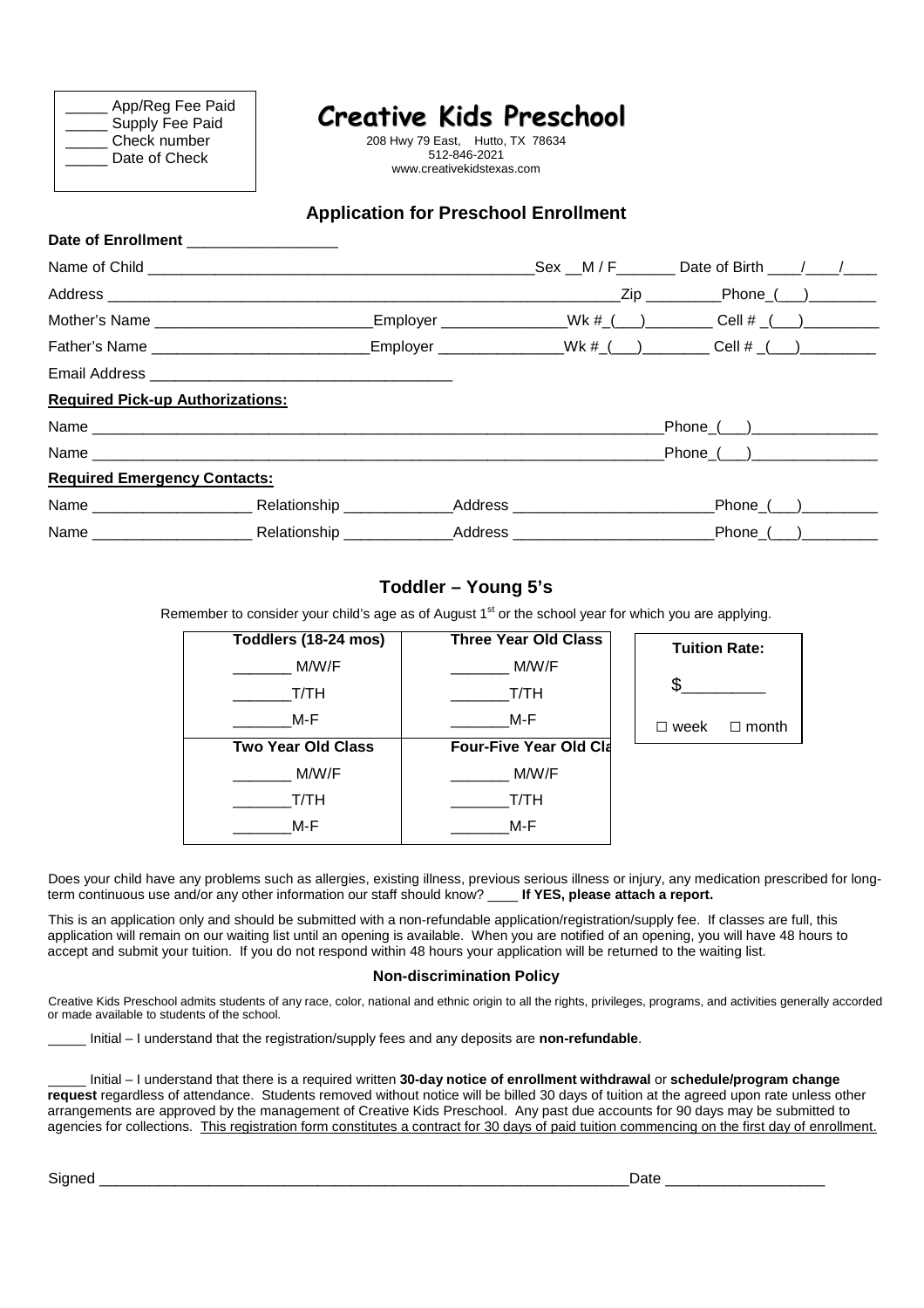**208 Hwy 79 East ● Hutto, TX ● 78634 ● 512-846-2021 www.CreativeKidsTexas.com** 

## **Good Health Statement**

| THIS SECTION IS TO BE COMPLETED BY A PHYSICIAN                                    |      |  |  |
|-----------------------------------------------------------------------------------|------|--|--|
| Is the child free from communicable disease? $\Box$ YES $\Box$ NO                 |      |  |  |
| Is the child able to participate in group care? $\Box$ YES $\Box$ NO              |      |  |  |
| Please list any medications and/or drugs taken regularly by the child:            |      |  |  |
| Other special physical or medical conditions:                                     |      |  |  |
|                                                                                   |      |  |  |
|                                                                                   | Date |  |  |
| <b>Physician information:</b>                                                     |      |  |  |
| Name:                                                                             |      |  |  |
|                                                                                   |      |  |  |
| City: ______________________________State: ________________ Zip Code: ___________ |      |  |  |
|                                                                                   |      |  |  |
|                                                                                   |      |  |  |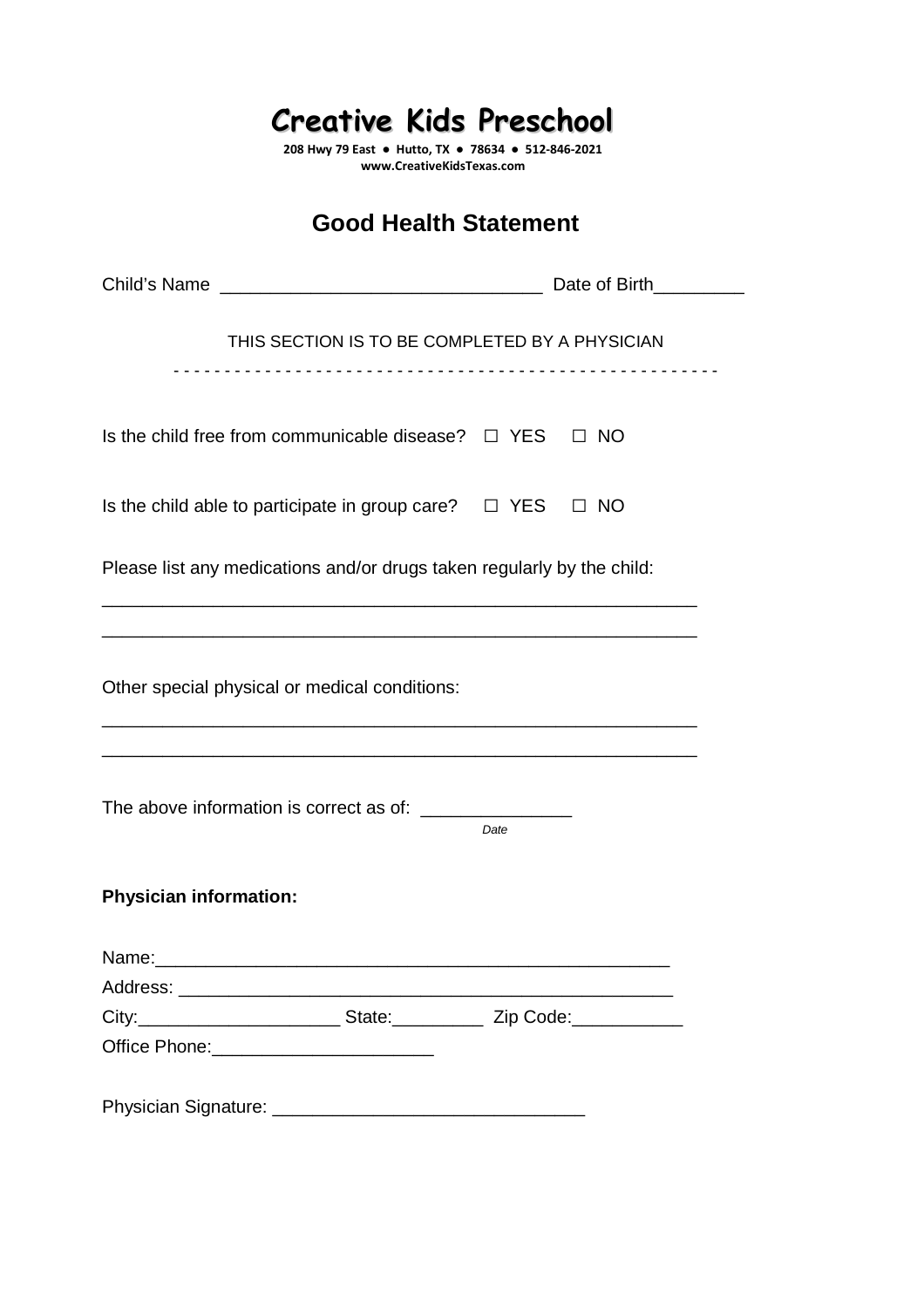**208 Hwy 79 East ● Hutto, TX ● 78634 ● 512-846-2021 www.CreativeKidsTexas.com** 

# **Statement of Policy Understanding**

I, \_\_\_\_\_\_\_\_\_\_\_\_\_\_\_\_\_\_\_\_\_\_\_\_\_\_\_\_\_\_\_\_ parent/guardian of

Parent name

**\_\_\_\_\_** have read the Creative Kids Preschool Handbook.

Child's name

I understand the policies and will comply with the written document.

\_\_\_\_\_\_\_\_\_\_\_\_\_\_\_\_\_\_\_\_\_\_\_\_\_\_\_\_ Parent(s) Signature

> \_\_\_\_\_\_\_\_\_\_\_\_\_\_\_\_ Date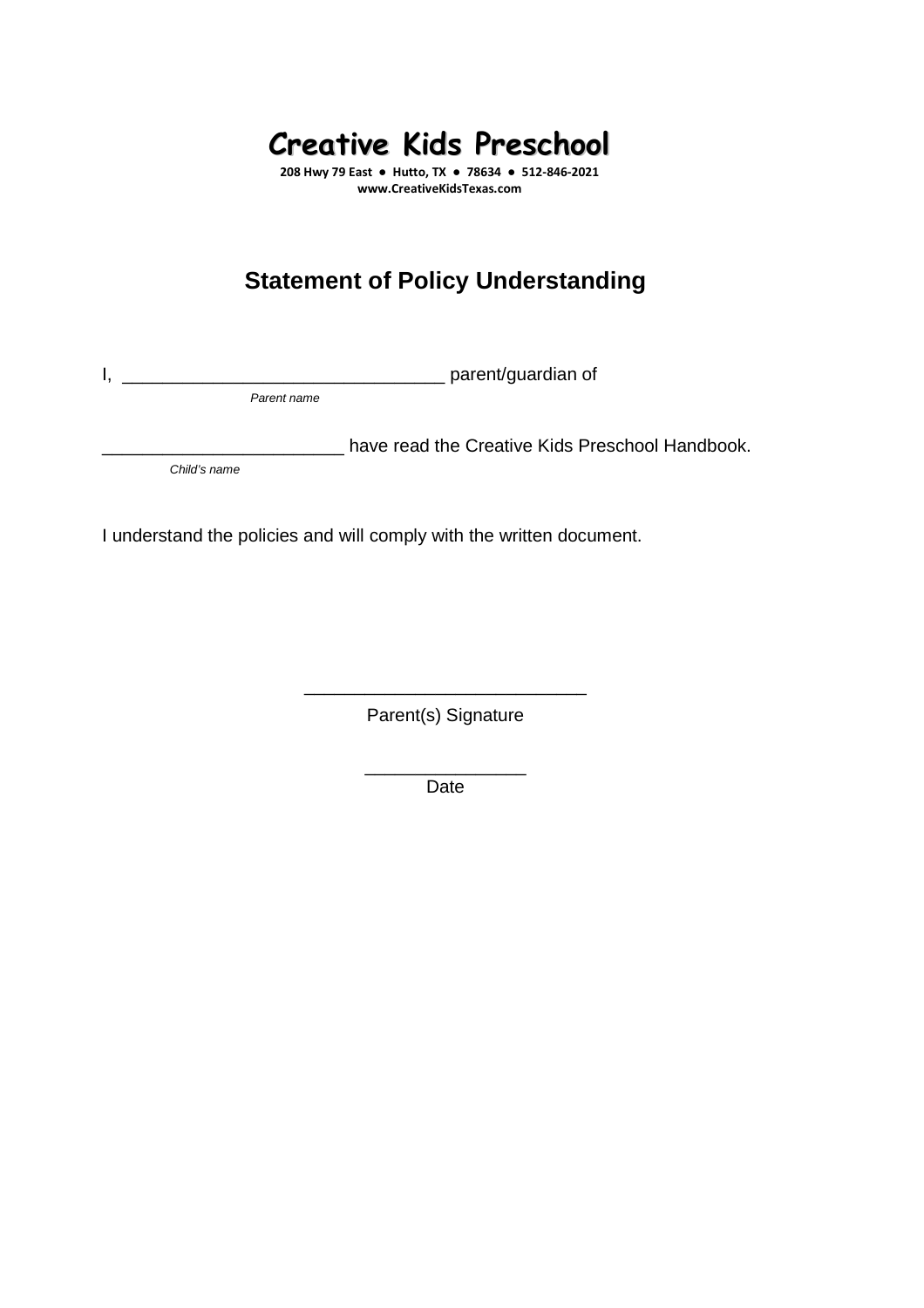## **Discipline and Guidance Policy for**

## **Creative Kids Preschool**

Name of Operation

Discipline must be:

- (1) Individualized and consistent for each child;
- (2) Appropriate to the child's level of understanding; and
- (3) Directed toward teaching the child acceptable behavior and self-control.

A caregiver may only use positive methods of discipline and guidance that encourage self-esteem, self-control, and self-direction, which include at least the following:

(1) Using praise and encouragement of good behavior instead of focusing only upon unacceptable behavior;

- (2) Reminding a child of behavior expectations daily by using clear, positive statements;
- (3) Redirecting behavior using positive statements; and

(4) Using brief supervised separation or time out from the group, when appropriate for the child's age and development, which is limited to no more than one minute per year of the child's age.

There must be no harsh, cruel, or unusual treatment of any child. The following types of discipline and guidance are prohibited:

- (1) Corporal punishment or threats of corporal punishment;
- (2) Punishment associated with food, naps, or toilet training;
- (3) Pinching, shaking, or biting a child;
- (4) Hitting a child with a hand or instrument;
- (5) Putting anything in or on a child's mouth;
- (6) Humiliating, ridiculing, rejecting, or yelling at a child;
- (7) Subjecting a child to harsh, abusive, or profane language;
- (8) Placing a child in a locked or dark room, bathroom, or closet with the door closed;

and

(9) Requiring a child to remain silent or inactive for inappropriately long periods of time for the child's age.

Texas Administrative Code, Title 40, Chapters 746 and 747, Subchapters L, Discipline and Guidance

My signature verifies I have read and received a copy of this discipline and guidance policy.

\_\_\_\_\_\_\_\_\_\_\_\_\_\_\_\_\_\_\_\_\_\_\_\_\_\_\_\_\_\_\_\_\_\_\_\_\_\_\_\_\_\_\_\_\_\_\_\_\_\_\_\_\_\_\_\_ \_\_\_\_\_\_\_\_\_\_\_\_\_\_\_\_\_

Signature Date

Check one please:

 $\Box$  Parent

□ Employee/Caregiver □ Household member of childcare home

TDPRS-CCL 06/02/03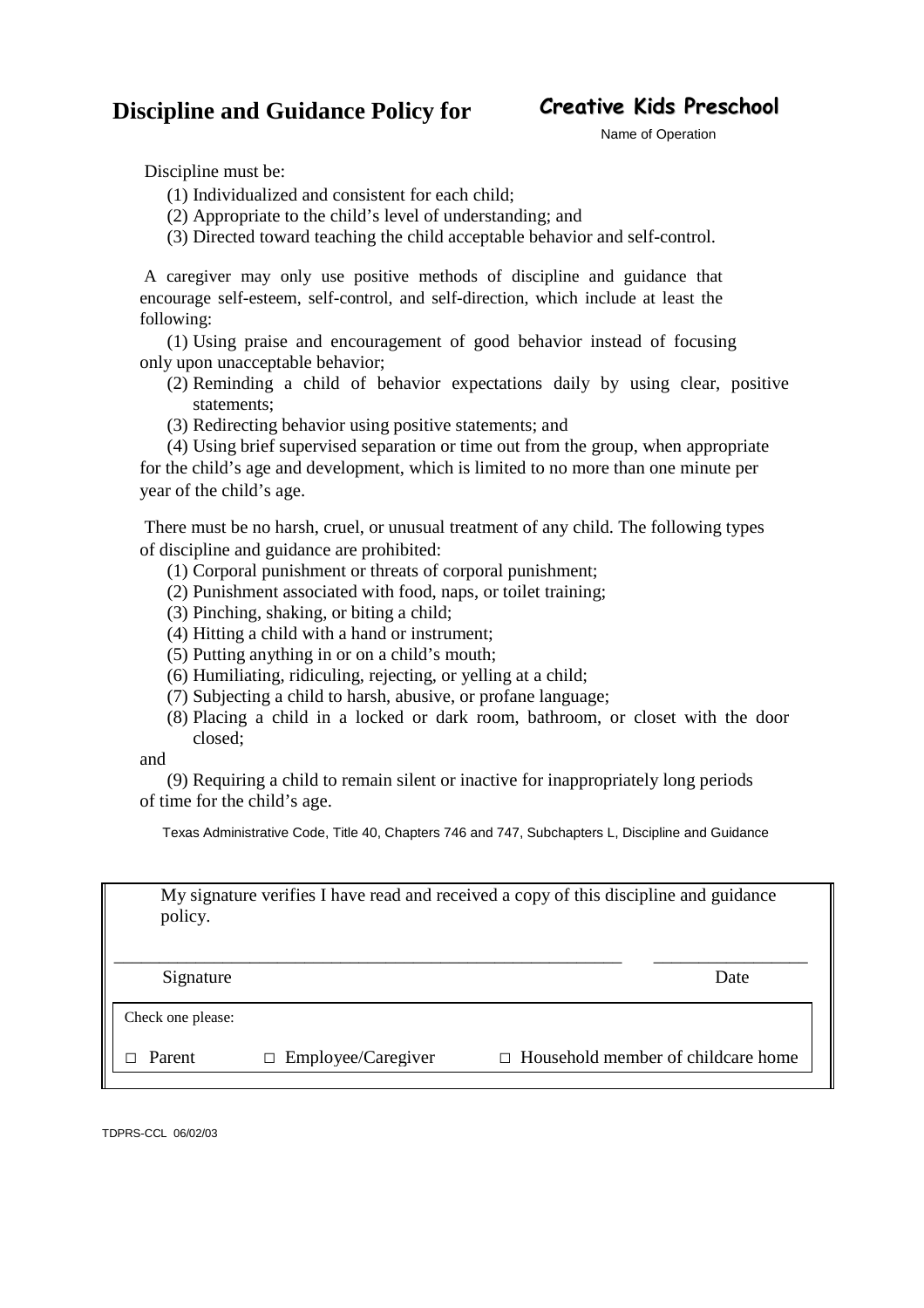Texas Dept. of Protective and Regulatory Services

**AUTHORIZATION FOR EMERGENCY MEDICAL CARE** 

AUTORIZACION PARA ATENCION MEDICA DE EMERGENCIA

Form 2904 November 1996

#### **If I cannot be reached to make arrangements for emergency medical care for my child at the time of an illness or accident, I give my permission for:**

Si en caso de alguna enfermedad o accidente no me pueden localizar para arreglar atención médica de emergencia para mi niño, doy permiso para que:

**Name of Day Care Facility Owner or Director**  Nombre del Dueño o Director del Centro de Cuidado de Niños

#### Jackie Procasky, Creative Kids Preschool

**to take my child (or children):** a que lleve a mi niño (o mis niños):

| Name of Child (1)/Nombre del Niño (1) | Name of Child (2)/Nombre del Niño (2) |
|---------------------------------------|---------------------------------------|
| Name of Child (3)/Nombre del Niño (3) | Name of Child (4)/Nombre del Niño (4) |

| to:                                    | a: |                        |
|----------------------------------------|----|------------------------|
| Name of Doctor/Nombre del Doctor       |    | Telephone No./Teléfono |
|                                        |    |                        |
| Address of Doctor/Dirección del Doctor |    |                        |
|                                        |    |                        |

| or to:                                                         | o a: |                        |
|----------------------------------------------------------------|------|------------------------|
| Name of Hospital or Clinic/Nombre del Hospital o Clínica       |      | Telephone No./Teléfono |
| Address of Hospital or Clinic/Dirección del Hospital o Clínica |      |                        |

**I give consent for necessary emergency treatment when my child is in the care of this physician or hospital or clinic.**

Doy mi consentimiento para el tratamiento médico necesario estando mi niño bajo la atención de este doctor u hospital o clínica.

**Signature-Parent or Legal Guardian**  Firma-Padre o Tutor

**Date**/Fecha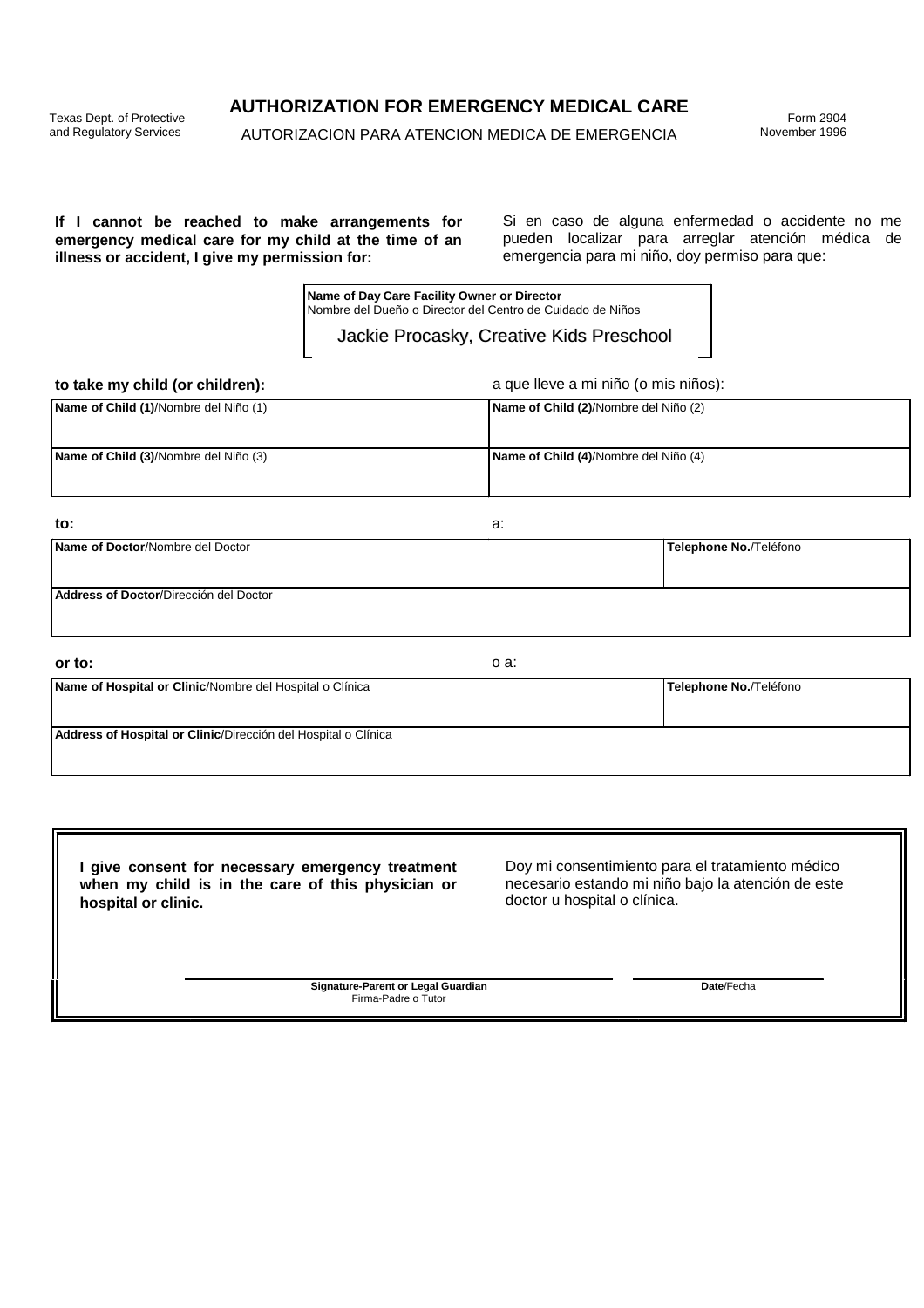**208 Hwy 79 East ● Hutto, TX ● 78634 ● 512-846-2021 www.CreativeKidsTexas.com** 

## **Voluntary Photo Release Form**

Creative Kids Preschool frequently updates our website and internal computer monitors

with random pictures of our school, students and staff in classroom settings.

I, \_\_\_\_\_\_\_\_\_\_\_\_\_\_\_\_\_\_\_\_\_ as parent of \_\_\_\_\_\_\_\_\_\_\_\_\_\_\_\_\_\_\_\_\_

□ allow or □ do NOT allow

Creative Kids Preschool permission to use school setting

photographs of my child on their website and/or within the school.

\_\_\_\_\_\_\_\_\_\_\_\_\_\_\_\_\_\_\_\_\_\_\_\_\_\_\_\_ Parent(s) Signature

> \_\_\_\_\_\_\_\_\_\_\_\_\_\_\_\_ Date